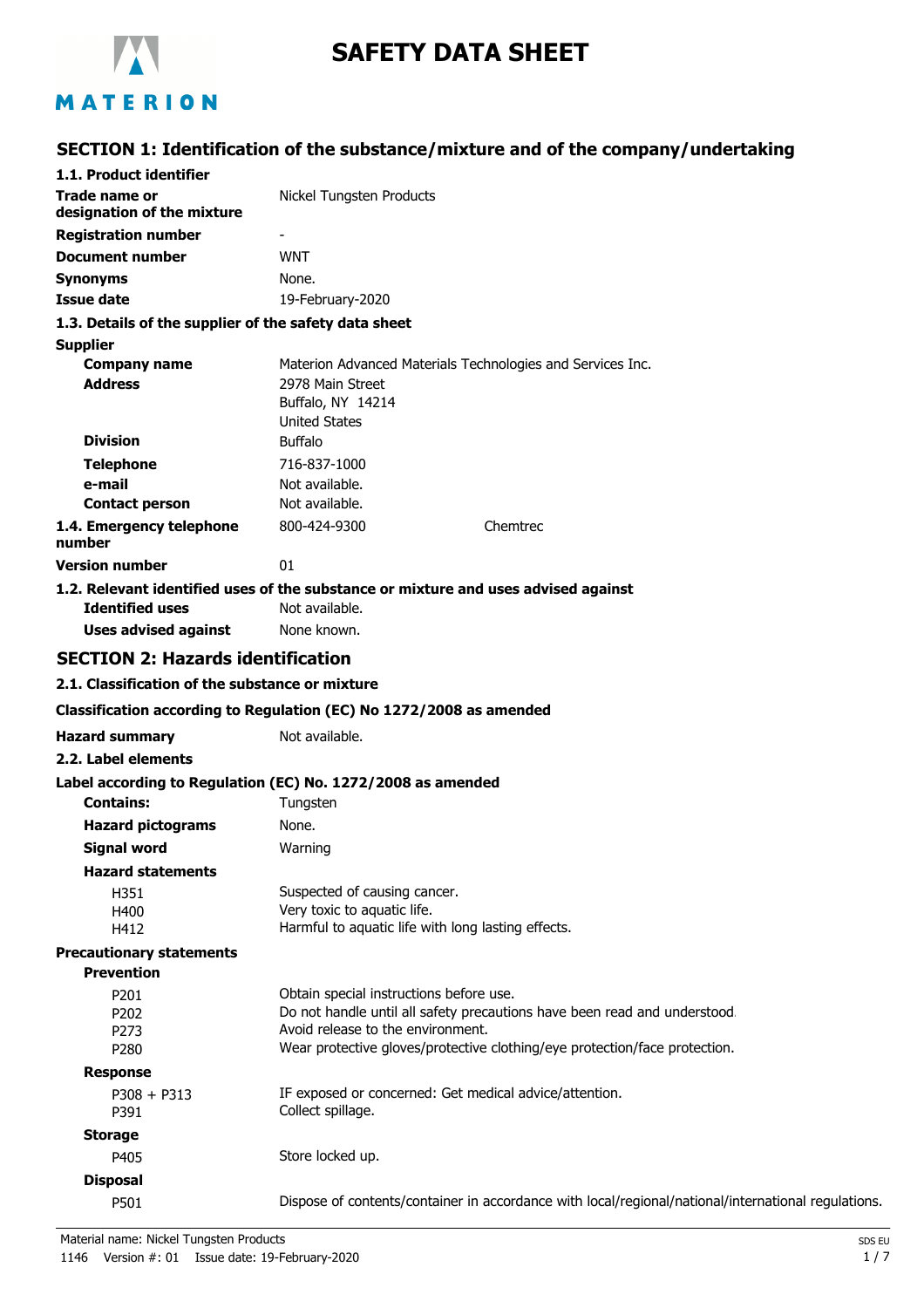| Supplemental label<br><i>information</i> | % of the mixture consists of component(s) of unknown acute hazards to the aquatic environment.<br>% of the mixture consists of component(s) of unknown long-term hazards to the aguatic<br>environment. |
|------------------------------------------|---------------------------------------------------------------------------------------------------------------------------------------------------------------------------------------------------------|
| 2.3. Other hazards                       | None known.                                                                                                                                                                                             |

### **SECTION 3: Composition/information on ingredients**

**3.2. Mixtures**

| <b>General information</b>                         |               |                        |                                               |   |              |
|----------------------------------------------------|---------------|------------------------|-----------------------------------------------|---|--------------|
| <b>Chemical name</b>                               | $\frac{0}{0}$ | No.                    | CAS-No. / EC REACH Registration No. Index No. |   | <b>Notes</b> |
| Tungsten                                           | $3 - 6$       | 7440-33-7<br>231-143-9 | -                                             | - |              |
| <b>Classification:</b><br>$\overline{\phantom{0}}$ |               |                        |                                               |   |              |

### **SECTION 4: First aid measures**

| <b>General information</b>                                                               | Not available. |
|------------------------------------------------------------------------------------------|----------------|
| 4.1. Description of first aid measures                                                   |                |
| <b>Inhalation</b>                                                                        | Not available. |
| Skin contact                                                                             | Not available. |
| Eye contact                                                                              | Not available. |
| Ingestion                                                                                | Not available. |
| 4.2. Most important<br>symptoms and effects, both<br>acute and delayed                   | Not available. |
| 4.3. Indication of any<br>immediate medical attention<br>and special treatment<br>needed | Not available. |

# **SECTION 5: Firefighting measures**

| General fire hazards                                                                       | Not available. |
|--------------------------------------------------------------------------------------------|----------------|
| 5.1. Extinguishing media<br>Suitable extinguishing<br>media                                | Not available. |
| Unsuitable extinguishing<br>media                                                          | Not available. |
| 5.2. Special hazards arising<br>from the substance or<br>mixture                           | Not available. |
| 5.3. Advice for firefighters<br><b>Special protective</b><br>equipment for<br>firefighters | Not available. |

### **SECTION 6: Accidental release measures**

### **6.1. Personal precautions, protective equipment and emergency procedures**

| For non-emergency<br>personnel                               | Not available. |
|--------------------------------------------------------------|----------------|
| For emergency<br>responders                                  | Not available. |
| 6.2. Environmental<br>precautions                            | Not available. |
| 6.3. Methods and material for<br>containment and cleaning up | Not available. |
| 6.4. Reference to other<br>sections                          | Not available. |

# **SECTION 7: Handling and storage**

| 7.1. Precautions for safe | Not available. |
|---------------------------|----------------|
| handling                  |                |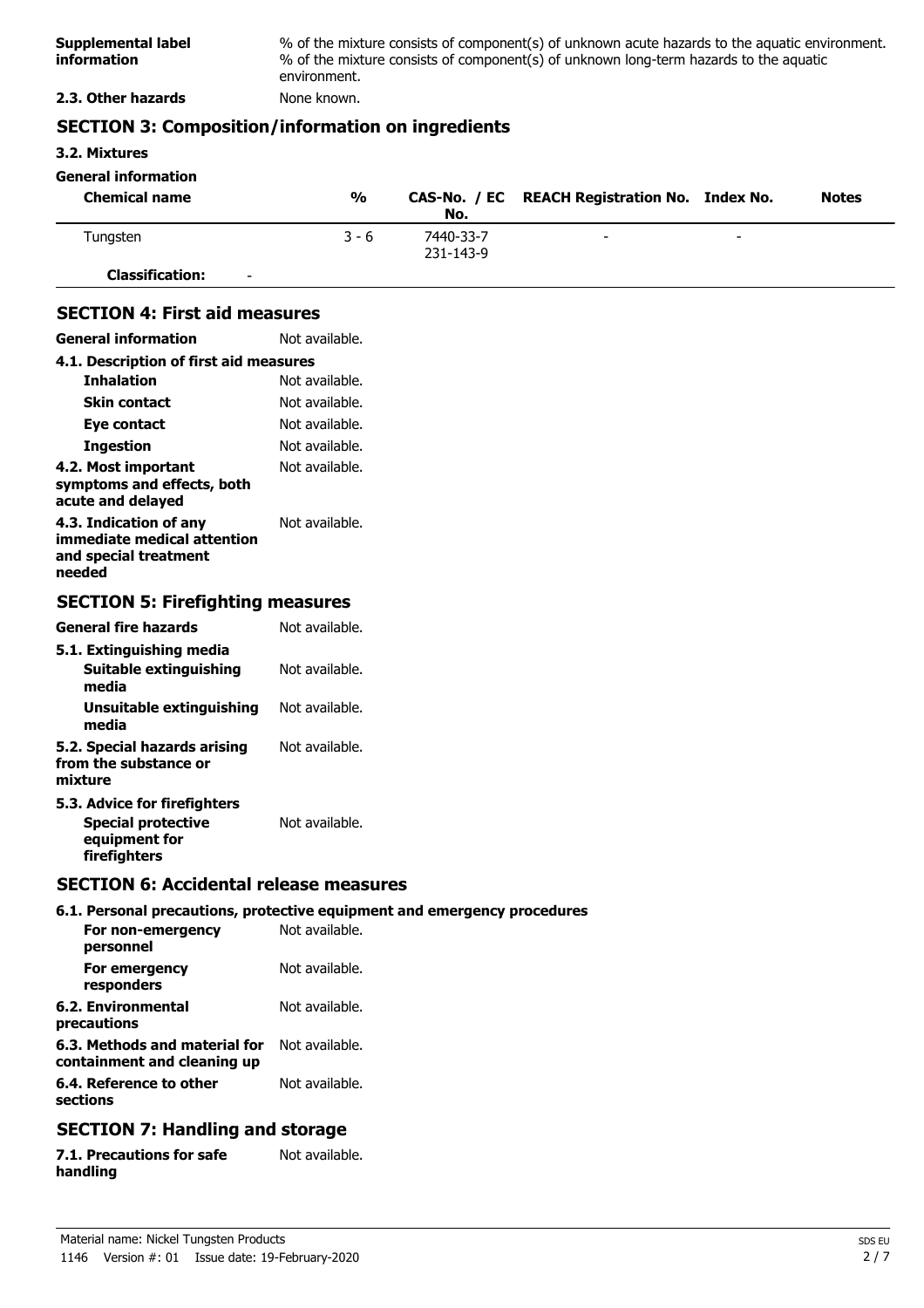**7.3. Specific end use(s)** Not available.

### **SECTION 8: Exposure controls/personal protection**

### **8.1. Control parameters**

### **Occupational exposure limits**

| Austria. MAK List, OEL Ordinance (GwV), BGBl. II, no. 184/2001<br><b>Components</b>                                                             | <b>Type</b> | <b>Value</b>  | <b>Form</b>          |
|-------------------------------------------------------------------------------------------------------------------------------------------------|-------------|---------------|----------------------|
| Tungsten (CAS 7440-33-7)                                                                                                                        | <b>MAK</b>  | 5 mg/m $3$    | Inhalable fraction.  |
|                                                                                                                                                 | <b>STEL</b> | $10$ mg/m $3$ | Inhalable fraction.  |
| <b>Belgium. Exposure Limit Values.</b><br><b>Components</b>                                                                                     | <b>Type</b> | <b>Value</b>  |                      |
| Tungsten (CAS 7440-33-7)                                                                                                                        | <b>STEL</b> | 10 mg/m3      |                      |
|                                                                                                                                                 | <b>TWA</b>  | 5 mg/m $3$    |                      |
| Bulgaria. OELs. Regulation No 13 on protection of workers against risks of exposure to chemical agents at work<br><b>Components</b>             | <b>Type</b> | <b>Value</b>  |                      |
| Tungsten (CAS 7440-33-7)                                                                                                                        | <b>STEL</b> | $10$ mg/m $3$ |                      |
|                                                                                                                                                 | <b>TWA</b>  | 1 mg/m3       |                      |
| Croatia. Dangerous Substance Exposure Limit Values in the Workplace (ELVs), Annexes 1 and 2, Narodne Novine,<br>13/09                           |             |               |                      |
| <b>Components</b>                                                                                                                               | <b>Type</b> | <b>Value</b>  |                      |
| Tungsten (CAS 7440-33-7)                                                                                                                        | <b>MAC</b>  | $5$ mg/m $3$  |                      |
|                                                                                                                                                 | <b>STEL</b> | $3$ mg/m $3$  |                      |
| <b>Denmark. Exposure Limit Values</b><br><b>Components</b>                                                                                      | <b>Type</b> | <b>Value</b>  | Form                 |
| Tungsten (CAS 7440-33-7)                                                                                                                        | <b>TLV</b>  | $5$ mg/m $3$  | Dust.                |
| Estonia. OELs. Occupational Exposure Limits of Hazardous Substances. (Annex of Regulation No. 293 of 18<br>September 2001)<br><b>Components</b> | <b>Type</b> | <b>Value</b>  |                      |
| Tungsten (CAS 7440-33-7)                                                                                                                        | <b>TWA</b>  | $5$ mg/m $3$  |                      |
| <b>Finland. Workplace Exposure Limits</b><br><b>Components</b>                                                                                  | <b>Type</b> | <b>Value</b>  |                      |
| Tungsten (CAS 7440-33-7)                                                                                                                        | <b>TWA</b>  | 5 mg/m $3$    |                      |
| Iceland. OELs. Regulation 154/1999 on occupational exposure limits<br><b>Components</b>                                                         | <b>Type</b> | <b>Value</b>  | <b>Form</b>          |
| Tungsten (CAS 7440-33-7)                                                                                                                        | TWA         | 5 mg/m $3$    | Dust.                |
| <b>Ireland. Occupational Exposure Limits</b><br><b>Components</b>                                                                               | <b>Type</b> | <b>Value</b>  |                      |
| Tungsten (CAS 7440-33-7)                                                                                                                        | <b>STEL</b> | $10$ mg/m $3$ |                      |
|                                                                                                                                                 | <b>TWA</b>  | 5 mg/m $3$    |                      |
| <b>Italy. Occupational Exposure Limits</b><br><b>Components</b>                                                                                 | <b>Type</b> | <b>Value</b>  | <b>Form</b>          |
| Tungsten (CAS 7440-33-7)                                                                                                                        | <b>TWA</b>  | $3$ mg/m $3$  | Respirable fraction. |
| Lithuania. OELs. Limit Values for Chemical Substances, General Requirements<br><b>Components</b>                                                | <b>Type</b> | <b>Value</b>  |                      |
| Tungsten (CAS 7440-33-7)                                                                                                                        | <b>TWA</b>  | 5 mg/m $3$    |                      |
| Norway. Administrative Norms for Contaminants in the Workplace<br><b>Components</b>                                                             | <b>Type</b> | <b>Value</b>  |                      |
| Tungsten (CAS 7440-33-7)                                                                                                                        | <b>TLV</b>  | 5 mg/m $3$    |                      |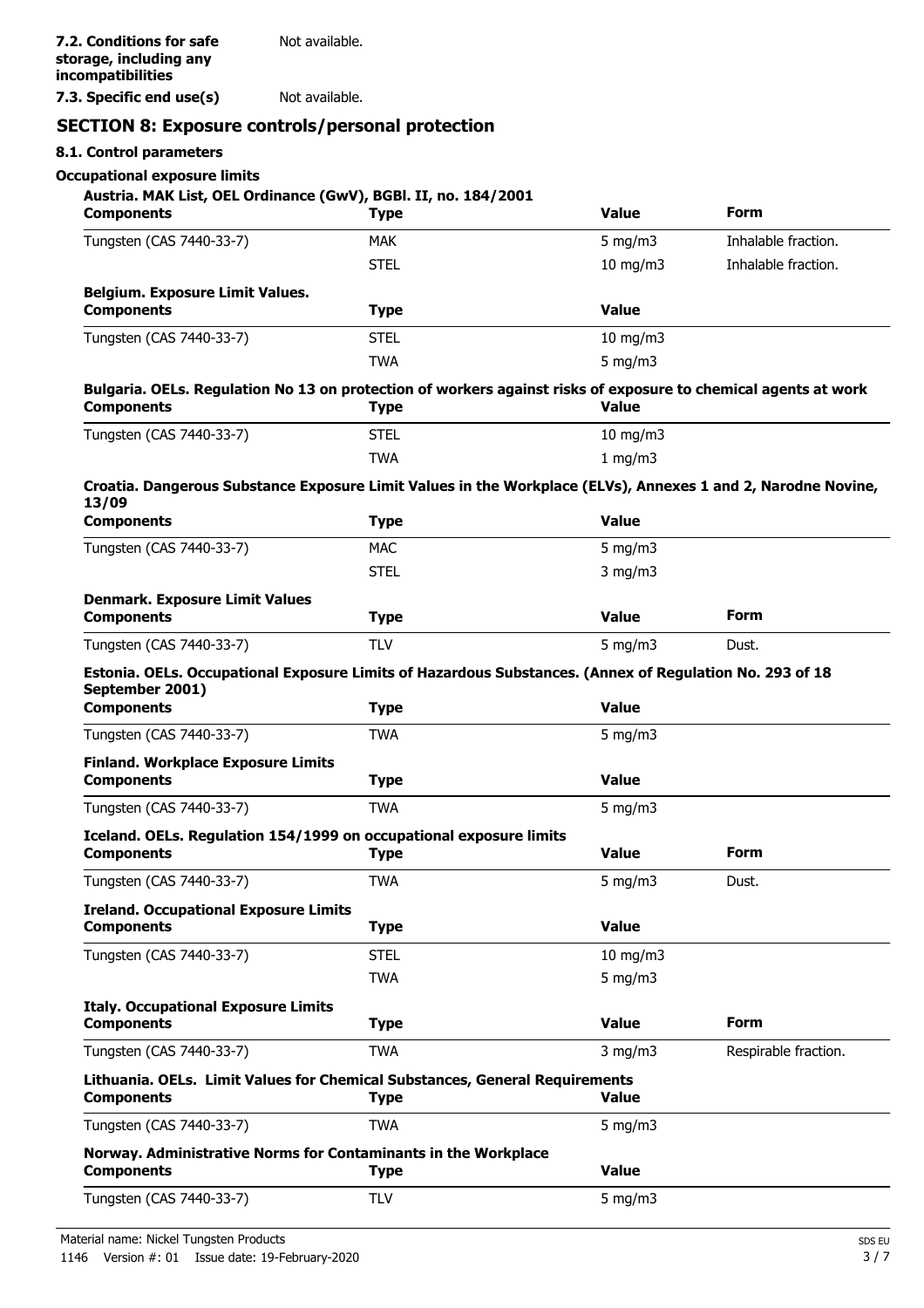|                                                                                                                |                                                                       | <b>Value</b>                                                                                                                                                                                                                                                                                                                                                                                                                                                                  | <b>Form</b>                                                                                                                                                                                                                                                                                                                                                                                                                                                                                                                                                                                                                                                                                                       |
|----------------------------------------------------------------------------------------------------------------|-----------------------------------------------------------------------|-------------------------------------------------------------------------------------------------------------------------------------------------------------------------------------------------------------------------------------------------------------------------------------------------------------------------------------------------------------------------------------------------------------------------------------------------------------------------------|-------------------------------------------------------------------------------------------------------------------------------------------------------------------------------------------------------------------------------------------------------------------------------------------------------------------------------------------------------------------------------------------------------------------------------------------------------------------------------------------------------------------------------------------------------------------------------------------------------------------------------------------------------------------------------------------------------------------|
|                                                                                                                |                                                                       | 5 mg/m $3$                                                                                                                                                                                                                                                                                                                                                                                                                                                                    | Inhalable fraction.                                                                                                                                                                                                                                                                                                                                                                                                                                                                                                                                                                                                                                                                                               |
|                                                                                                                |                                                                       | <b>Value</b>                                                                                                                                                                                                                                                                                                                                                                                                                                                                  |                                                                                                                                                                                                                                                                                                                                                                                                                                                                                                                                                                                                                                                                                                                   |
|                                                                                                                |                                                                       | $10$ mg/m $3$                                                                                                                                                                                                                                                                                                                                                                                                                                                                 |                                                                                                                                                                                                                                                                                                                                                                                                                                                                                                                                                                                                                                                                                                                   |
|                                                                                                                |                                                                       | 5 mg/m $3$                                                                                                                                                                                                                                                                                                                                                                                                                                                                    |                                                                                                                                                                                                                                                                                                                                                                                                                                                                                                                                                                                                                                                                                                                   |
|                                                                                                                |                                                                       | <b>Value</b>                                                                                                                                                                                                                                                                                                                                                                                                                                                                  |                                                                                                                                                                                                                                                                                                                                                                                                                                                                                                                                                                                                                                                                                                                   |
|                                                                                                                |                                                                       | $6$ mg/m $3$                                                                                                                                                                                                                                                                                                                                                                                                                                                                  |                                                                                                                                                                                                                                                                                                                                                                                                                                                                                                                                                                                                                                                                                                                   |
|                                                                                                                |                                                                       | 2 mg/m $3$                                                                                                                                                                                                                                                                                                                                                                                                                                                                    |                                                                                                                                                                                                                                                                                                                                                                                                                                                                                                                                                                                                                                                                                                                   |
|                                                                                                                |                                                                       | <b>Value</b>                                                                                                                                                                                                                                                                                                                                                                                                                                                                  |                                                                                                                                                                                                                                                                                                                                                                                                                                                                                                                                                                                                                                                                                                                   |
|                                                                                                                |                                                                       | 5 mg/m $3$                                                                                                                                                                                                                                                                                                                                                                                                                                                                    |                                                                                                                                                                                                                                                                                                                                                                                                                                                                                                                                                                                                                                                                                                                   |
|                                                                                                                |                                                                       | <b>Value</b>                                                                                                                                                                                                                                                                                                                                                                                                                                                                  | <b>Form</b>                                                                                                                                                                                                                                                                                                                                                                                                                                                                                                                                                                                                                                                                                                       |
|                                                                                                                |                                                                       |                                                                                                                                                                                                                                                                                                                                                                                                                                                                               | Inhalable fraction.                                                                                                                                                                                                                                                                                                                                                                                                                                                                                                                                                                                                                                                                                               |
|                                                                                                                |                                                                       | <b>Value</b>                                                                                                                                                                                                                                                                                                                                                                                                                                                                  |                                                                                                                                                                                                                                                                                                                                                                                                                                                                                                                                                                                                                                                                                                                   |
|                                                                                                                |                                                                       | $10$ mg/m $3$                                                                                                                                                                                                                                                                                                                                                                                                                                                                 |                                                                                                                                                                                                                                                                                                                                                                                                                                                                                                                                                                                                                                                                                                                   |
|                                                                                                                |                                                                       | 5 mg/m $3$                                                                                                                                                                                                                                                                                                                                                                                                                                                                    |                                                                                                                                                                                                                                                                                                                                                                                                                                                                                                                                                                                                                                                                                                                   |
|                                                                                                                |                                                                       | <b>Value</b>                                                                                                                                                                                                                                                                                                                                                                                                                                                                  | <b>Form</b>                                                                                                                                                                                                                                                                                                                                                                                                                                                                                                                                                                                                                                                                                                       |
|                                                                                                                |                                                                       | 5 mg/m $3$                                                                                                                                                                                                                                                                                                                                                                                                                                                                    | Total dust.                                                                                                                                                                                                                                                                                                                                                                                                                                                                                                                                                                                                                                                                                                       |
|                                                                                                                |                                                                       | <b>Value</b>                                                                                                                                                                                                                                                                                                                                                                                                                                                                  | <b>Form</b>                                                                                                                                                                                                                                                                                                                                                                                                                                                                                                                                                                                                                                                                                                       |
|                                                                                                                |                                                                       | 1 mg/m3                                                                                                                                                                                                                                                                                                                                                                                                                                                                       | Inhalable fraction.                                                                                                                                                                                                                                                                                                                                                                                                                                                                                                                                                                                                                                                                                               |
|                                                                                                                |                                                                       | <b>Value</b>                                                                                                                                                                                                                                                                                                                                                                                                                                                                  |                                                                                                                                                                                                                                                                                                                                                                                                                                                                                                                                                                                                                                                                                                                   |
|                                                                                                                |                                                                       |                                                                                                                                                                                                                                                                                                                                                                                                                                                                               |                                                                                                                                                                                                                                                                                                                                                                                                                                                                                                                                                                                                                                                                                                                   |
|                                                                                                                |                                                                       |                                                                                                                                                                                                                                                                                                                                                                                                                                                                               |                                                                                                                                                                                                                                                                                                                                                                                                                                                                                                                                                                                                                                                                                                                   |
|                                                                                                                |                                                                       |                                                                                                                                                                                                                                                                                                                                                                                                                                                                               |                                                                                                                                                                                                                                                                                                                                                                                                                                                                                                                                                                                                                                                                                                                   |
| Not available.                                                                                                 |                                                                       |                                                                                                                                                                                                                                                                                                                                                                                                                                                                               |                                                                                                                                                                                                                                                                                                                                                                                                                                                                                                                                                                                                                                                                                                                   |
| Not available.                                                                                                 |                                                                       |                                                                                                                                                                                                                                                                                                                                                                                                                                                                               |                                                                                                                                                                                                                                                                                                                                                                                                                                                                                                                                                                                                                                                                                                                   |
|                                                                                                                |                                                                       |                                                                                                                                                                                                                                                                                                                                                                                                                                                                               |                                                                                                                                                                                                                                                                                                                                                                                                                                                                                                                                                                                                                                                                                                                   |
| Not available.                                                                                                 |                                                                       |                                                                                                                                                                                                                                                                                                                                                                                                                                                                               |                                                                                                                                                                                                                                                                                                                                                                                                                                                                                                                                                                                                                                                                                                                   |
|                                                                                                                |                                                                       |                                                                                                                                                                                                                                                                                                                                                                                                                                                                               |                                                                                                                                                                                                                                                                                                                                                                                                                                                                                                                                                                                                                                                                                                                   |
| Not available.                                                                                                 |                                                                       |                                                                                                                                                                                                                                                                                                                                                                                                                                                                               |                                                                                                                                                                                                                                                                                                                                                                                                                                                                                                                                                                                                                                                                                                                   |
|                                                                                                                | Individual protection measures, such as personal protective equipment |                                                                                                                                                                                                                                                                                                                                                                                                                                                                               |                                                                                                                                                                                                                                                                                                                                                                                                                                                                                                                                                                                                                                                                                                                   |
| Not available.                                                                                                 |                                                                       |                                                                                                                                                                                                                                                                                                                                                                                                                                                                               |                                                                                                                                                                                                                                                                                                                                                                                                                                                                                                                                                                                                                                                                                                                   |
| Not available.                                                                                                 |                                                                       |                                                                                                                                                                                                                                                                                                                                                                                                                                                                               |                                                                                                                                                                                                                                                                                                                                                                                                                                                                                                                                                                                                                                                                                                                   |
| Not available.                                                                                                 |                                                                       |                                                                                                                                                                                                                                                                                                                                                                                                                                                                               |                                                                                                                                                                                                                                                                                                                                                                                                                                                                                                                                                                                                                                                                                                                   |
| Not available.                                                                                                 |                                                                       |                                                                                                                                                                                                                                                                                                                                                                                                                                                                               |                                                                                                                                                                                                                                                                                                                                                                                                                                                                                                                                                                                                                                                                                                                   |
| Not available.<br>Not available.                                                                               |                                                                       |                                                                                                                                                                                                                                                                                                                                                                                                                                                                               |                                                                                                                                                                                                                                                                                                                                                                                                                                                                                                                                                                                                                                                                                                                   |
| Ordinance of the Minister of Labour and Social Policy on 6 June 2014 on the maximum permissible concentrations | <b>Spain. Occupational Exposure Limits</b>                            | <b>Type</b><br><b>TWA</b><br><b>Type</b><br><b>STEL</b><br><b>TWA</b><br><b>Type</b><br><b>STEL</b><br><b>TWA</b><br><b>Type</b><br><b>TWA</b><br>working (Official Gazette of the Republic of Slovenia)<br><b>Type</b><br><b>TWA</b><br><b>Type</b><br><b>STEL</b><br><b>TWA</b><br><b>Type</b><br>TWA<br>Switzerland. SUVA Grenzwerte am Arbeitsplatz<br><b>Type</b><br><b>TWA</b><br>UK. EH40 Workplace Exposure Limits (WELs)<br><b>Type</b><br><b>STEL</b><br><b>TWA</b> | and intensities of harmful health factors in the work environment, Journal of Laws 2014, item 817<br>Portugal. VLEs. Norm on occupational exposure to chemical agents (NP 1796)<br>Romania. OELs. Protection of workers from exposure to chemical agents at the workplace<br>Slovakia. OELs. Regulation No. 300/2007 concerning protection of health in work with chemical agents<br>Slovenia. OELs. Regulations concerning protection of workers against risks due to exposure to chemicals while<br>5 mg/m $3$<br>Sweden. OELs. Work Environment Authority (AV), Occupational Exposure Limit Values (AFS 2015:7)<br>$10$ mg/m $3$<br>$5$ mg/m $3$<br>No biological exposure limits noted for the ingredient(s). |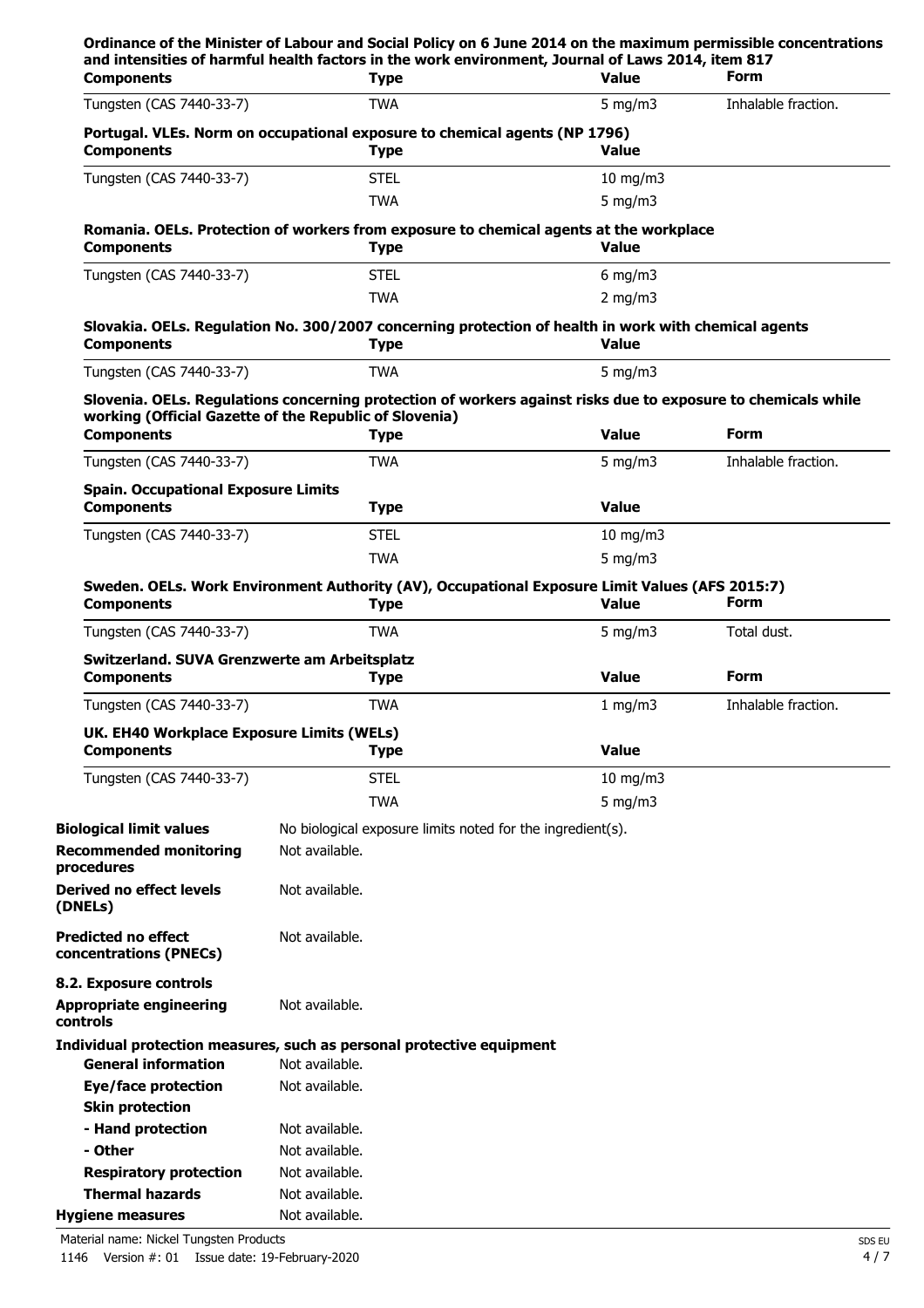# **SECTION 9: Physical and chemical properties**

## **9.1. Information on basic physical and chemical properties**

| <b>Appearance</b>                                 |                              |
|---------------------------------------------------|------------------------------|
| <b>Physical state</b>                             | Solid.                       |
| Form                                              | Not available.               |
| Colour                                            | Not available.               |
| Odour                                             | Not available.               |
| <b>Odour threshold</b>                            | Not available.               |
| рH                                                | Not available.               |
| <b>Melting point/freezing point</b>               | 3410 °C (6170 °F) estimated  |
| <b>Initial boiling point and</b><br>boiling range | 5900 °C (10652 °F) estimated |
| <b>Flash point</b>                                | Not available.               |
| <b>Evaporation rate</b>                           | Not available.               |
| <b>Flammability (solid, gas)</b>                  | Not available.               |
| Upper/lower flammability or explosive limits      |                              |
| <b>Flammability limit - lower</b><br>(%)          | Not available.               |
| <b>Flammability limit -</b><br>upper $(% )$       | Not available.               |
| <b>Vapour pressure</b>                            | 0,00001 hPa estimated        |
| <b>Vapour density</b>                             | Not available.               |
| <b>Relative density</b>                           | Not available.               |
| Solubility(ies)                                   |                              |
| Solubility (water)                                | Not available.               |
| <b>Partition coefficient</b><br>(n-octanol/water) | Not available.               |
| <b>Auto-ignition temperature</b>                  | Not available.               |
| <b>Decomposition temperature</b>                  | Not available.               |
| <b>Viscosity</b>                                  | Not available.               |
| <b>Explosive properties</b>                       | Not available.               |
| <b>Oxidising properties</b>                       | Not available.               |
| 9.2. Other information                            |                              |
| <b>Density</b>                                    | 18,70 g/cm3 estimated        |
| <b>Specific gravity</b>                           | 18,7 estimated               |
| <b>SECTION 10: Stability and reactivity</b>       |                              |
| 10.1. Reactivity                                  | Not available.               |
| 10.2. Chemical stability                          | Not available.               |
| 10.3. Possibility of hazardous<br>reactions       | Not available.               |
| 10.4. Conditions to avoid                         | Not available.               |
| 10.5. Incompatible materials                      | Not available.               |
| 10.6. Hazardous<br>decomposition products         | Not available.               |
|                                                   |                              |

# **SECTION 11: Toxicological information**

| <b>General information</b>                      | Not available. |  |
|-------------------------------------------------|----------------|--|
| <b>Information on likely routes of exposure</b> |                |  |
| <b>Inhalation</b>                               | Not available. |  |
| <b>Skin contact</b>                             | Not available. |  |
| Eye contact                                     | Not available. |  |
| <b>Ingestion</b>                                | Not available. |  |
| Symptoms                                        | Not available. |  |

Material name: Nickel Tungsten Products SDS EU

1146 Version #: 01 Issue date: 19-February-2020 5/7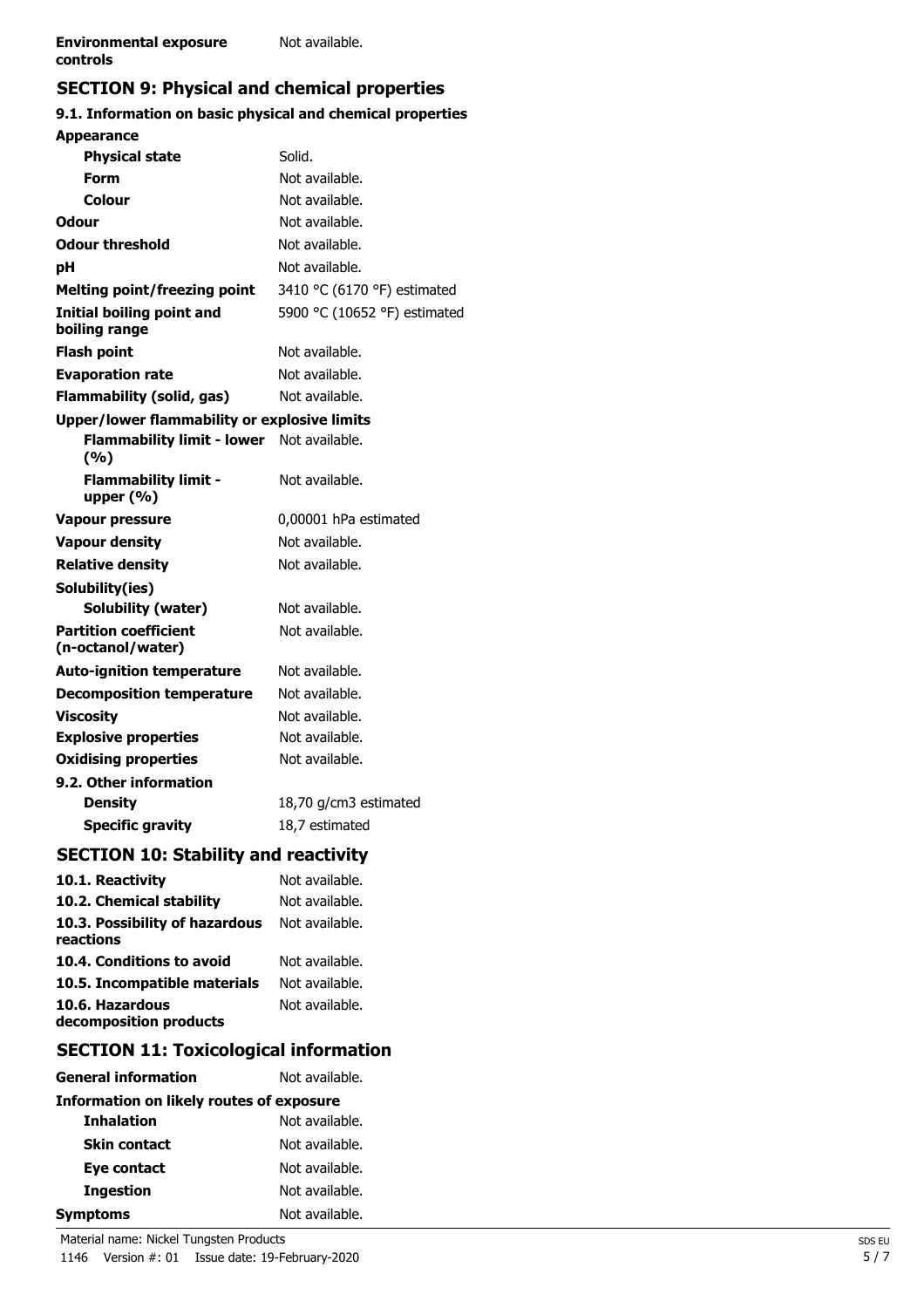| 11.1. Information on toxicological effects            |                                                                                                              |
|-------------------------------------------------------|--------------------------------------------------------------------------------------------------------------|
| <b>Acute toxicity</b>                                 | No data available.                                                                                           |
| <b>Skin corrosion/irritation</b>                      | Not available.                                                                                               |
| Serious eye damage/eye<br>irritation                  | Not available.                                                                                               |
| <b>Respiratory sensitisation</b>                      | Not available.                                                                                               |
| <b>Skin sensitisation</b>                             | Not available.                                                                                               |
| <b>Germ cell mutagenicity</b>                         | Not available.                                                                                               |
| Carcinogenicity                                       |                                                                                                              |
| at work (as amended)                                  | Hungary. 26/2000 EüM Ordinance on protection against and preventing risk relating to exposure to carcinogens |
| Not listed.                                           |                                                                                                              |
| <b>Reproductive toxicity</b>                          | Not available.                                                                                               |
| Specific target organ toxicity<br>- single exposure   | Not available.                                                                                               |
| Specific target organ toxicity<br>- repeated exposure | Not available.                                                                                               |
| <b>Aspiration hazard</b>                              | Not available.                                                                                               |
| Mixture versus substance<br>information               | Not available.                                                                                               |
| <b>Other information</b>                              | Not available.                                                                                               |
| <b>SECTION 12: Ecological information</b>             |                                                                                                              |
| 12.1. Toxicity                                        | No toxicity data noted for the ingredient(s).                                                                |
| 12.2. Persistence and<br>degradability                | Not available.                                                                                               |
| 12.3. Bioaccumulative                                 | Not available.                                                                                               |

| potential                                                 |                                         |
|-----------------------------------------------------------|-----------------------------------------|
| <b>Partition coefficient</b><br>n-octanol/water (log Kow) | Not available.                          |
| <b>Bioconcentration factor (BCF)</b>                      | Not available.                          |
| 12.4. Mobility in soil                                    | Not available.                          |
| 12.5. Results of PBT and<br><b>vPvB</b> assessment        | Not a PBT or vPvB substance or mixture. |
| 12.6. Other adverse effects                               | Not available.                          |

## **SECTION 13: Disposal considerations**

| 13.1. Waste treatment methods |                |  |
|-------------------------------|----------------|--|
| <b>Residual waste</b>         | Not available. |  |
| Contaminated packaging        | Not available. |  |
| <b>EU waste code</b>          | Not available. |  |

### **SECTION 14: Transport information**

**ADR**

14.1. - 14.6.: Not regulated as dangerous goods.

**RID**

14.1. - 14.6.: Not regulated as dangerous goods.

**ADN**

14.1. - 14.6.: Not regulated as dangerous goods.

**IATA**

14.1. - 14.6.: Not regulated as dangerous goods.

### **IMDG**

14.1. - 14.6.: Not regulated as dangerous goods.

## **SECTION 15: Regulatory information**

**15.1. Safety, health and environmental regulations/legislation specific for the substance or mixture EU regulations**